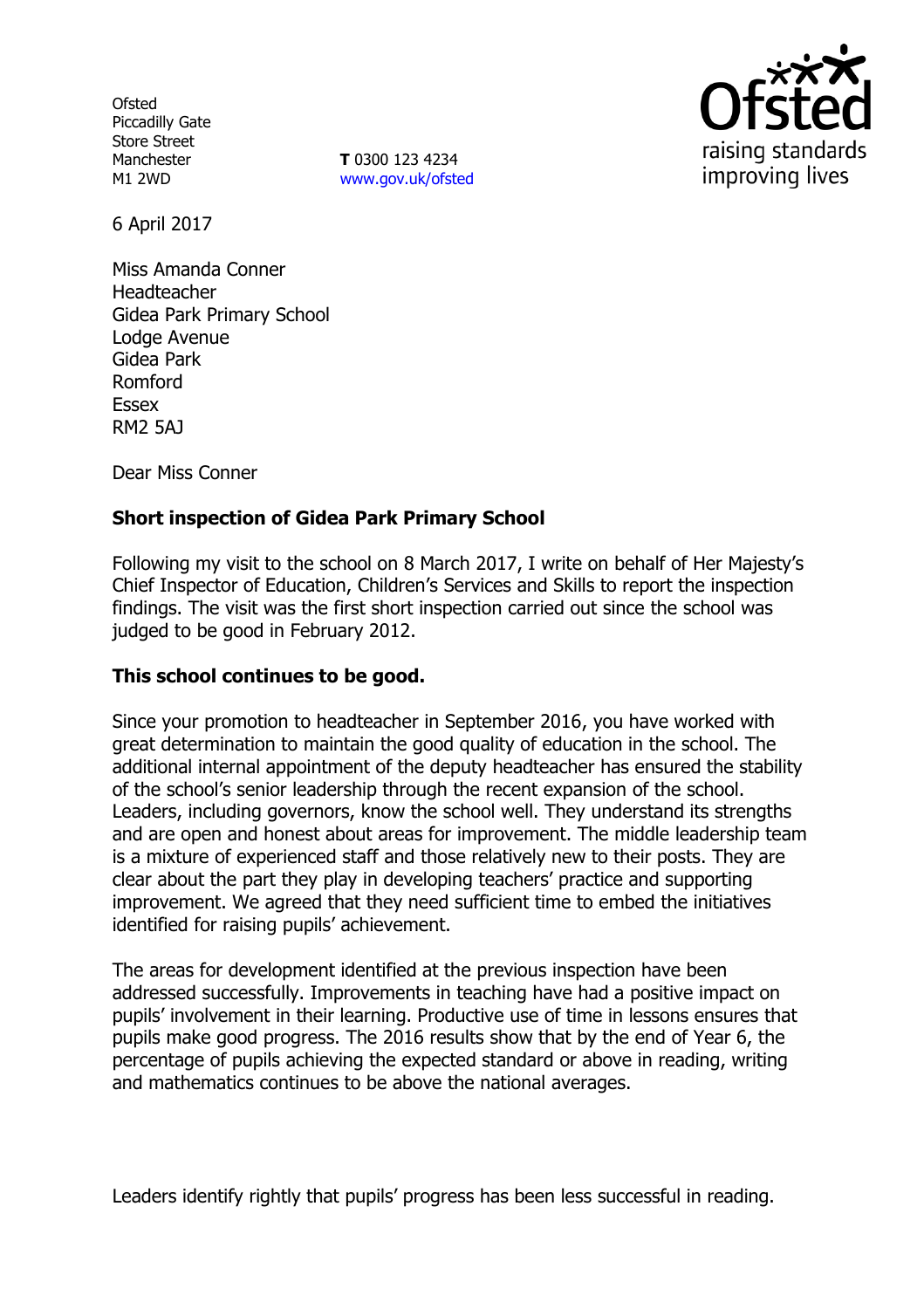

Leaders are already taking effective action to raise standards in reading so that they are similar to those in writing and mathematics. Each year group now has highquality core texts to study over the year. As a result, pupils are developing a love of reading widely across a range of genres. Work seen in books shows that pupils are developing their reading skills well. The school's current performance information suggests that all pupils, including the most able, are making faster progress. As a result, the differences between attainment in English and mathematics are diminishing, particularly in key stage 2.

Teaching assistants make valuable contributions to pupils' progress. Training for support staff ensures that the growing number of pupils entering the school with low levels of English language quickly catch up with their English-speaking peers.

Pupils have a good understanding of a range of cultures in the wider community. Pupils learn about different faiths and visit a variety of places of worship. The school's successful work during their 'Year of Respect' has developed pupils' respect for each other and also for adults. Pupils from different cultures are now confident in sharing their experiences with their peers.

## **Safeguarding is effective.**

The leadership team has ensured that all safeguarding arrangements are fit for purpose and records are detailed and of high quality. Leaders' procedures for vetting staff are robust. The safeguarding link governor checks the school's records and processes regularly to ensure that the full governing body fulfils its statutory duty well. Training that covers recent government guidelines, including the understanding of female genital mutilation and the identification of signs that pupils may be at risk of extremism, is up to date. Staff are confident in using the school's procedures for raising concerns. In your role as designated lead for safeguarding, you follow up slow responses from outside agencies promptly to ensure that you have the correct information to keep pupils safe.

Pupils know how to assess risks online. Consequently, they have a good understanding of the wider implications of sharing personal information. They appreciate the work of school staff to keep them safe in school. This has been a priority during the school's recent building work. Parents agree and are supportive of the school's work to help their children keep safe.

# **Inspection findings**

- My first key line of enquiry focused on the safeguarding procedures in school. I checked that governors were clear about the school's system for improving attendance. I looked at outcomes for groups of pupils who are eligible for free school meals and pupils who have special educational needs and/or disabilities.
- The inclusion leader analyses pupils' attendance information regularly. The home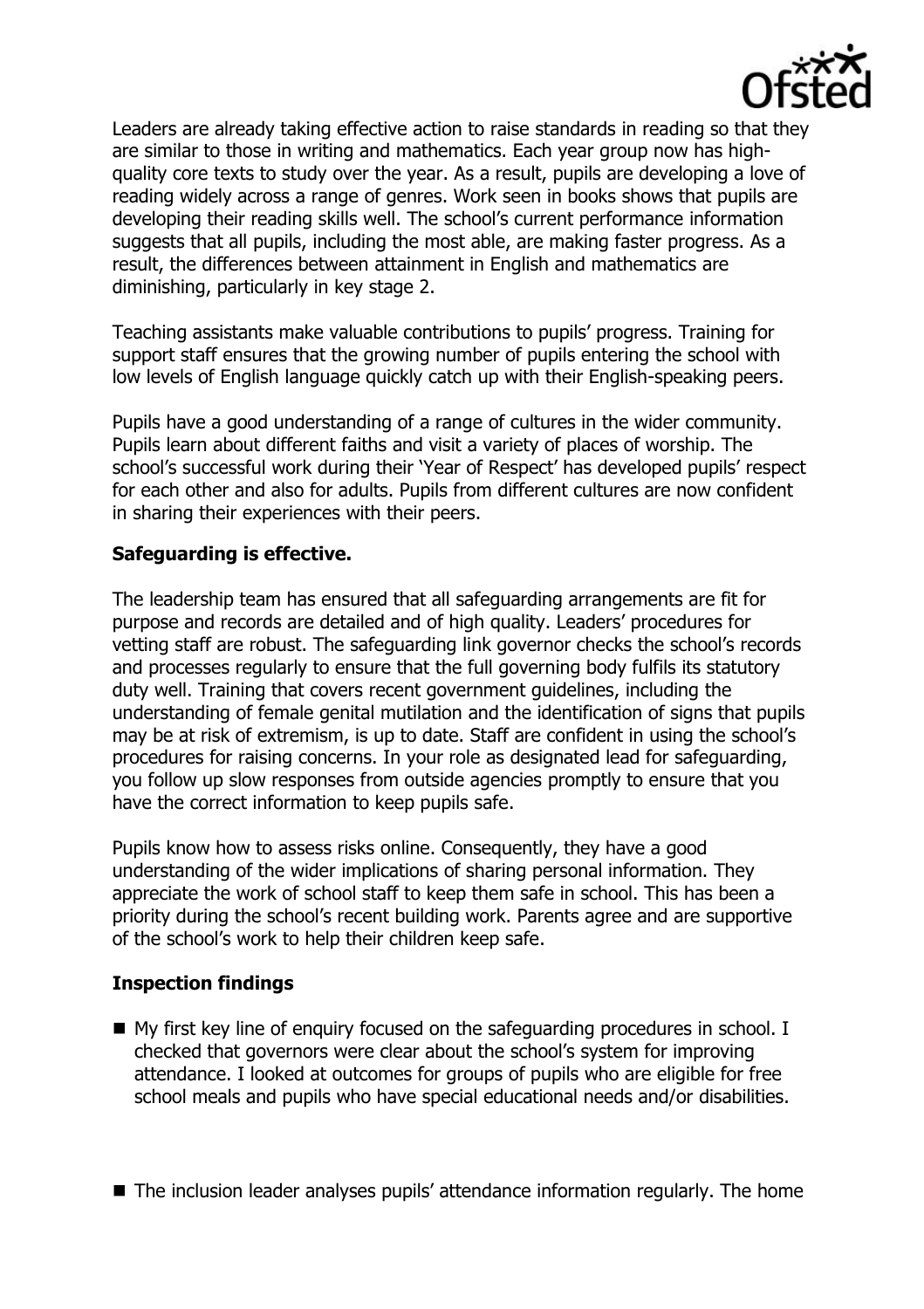

school worker works effectively with families whose children's absence is a concern. Medical appointments and also periods when pupils have been hospitalised have affected attendance. Governors have clear oversight of the school's support for vulnerable families and understand the impact that this support has had. Currently the overall attendance is 96.5%, which is in line with the national average.

- $\blacksquare$  I then looked at the school's strategy for pupil premium spending. The proportion of disadvantaged pupils meeting the expected standards by the end of key stage 1 in reading, writing and mathematics was below national averages in 2016. The proportion of disadvantaged pupils achieving the expected standard in the phonics screening check in Year 1 was also below the national average.
- Leaders, including governors, identified reading as a school priority quickly. They put plans in place to ensure that pupils who did not achieve as well as expected by the end of Year 1, catch up. The pass rate by the end of Year 2 was 98% in 2016. Similarly, the group of disadvantaged pupils in Year 3 receive additional phonic support and are now on track to meet their age-related expectations in reading. Books seen show this to be the case and the disadvantaged pupils, including the most able, are making good progress. Pupils observed in class read challenging texts fluently and with growing confidence. Additional phonic group support for pupils new to speaking English has resulted in an improvement in the proportion of pupils, including disadvantaged pupils, who are on track to meet the expected standards in the Year 1 phonics check.
- Leaders have put actions in place for pupils to ensure that a greater proportion reach the higher standards in reading by the end of Year 6. Consequently, teachers are improving the level of challenge for all pupils, especially the most able. Work in pupils' books shows that progress is strong. The school's own assessment information shows that a higher number of pupils are attaining above age-related expectations in reading throughout the school.
- $\blacksquare$  Finally, I looked at the actions leaders have taken to improve the progress of girls in reading. In 2016, the proportion of girls meeting and exceeding expected standards in reading was below national averages.
- Leaders had also identified that girls were not fully engaging in their mathematics lessons. As a result, performance targets were set to ensure that girls improved their confidence to contribute in lessons. The school decided to trial single-sex classes for some lessons. Leaders also used the physical education and sport premium funding to increase the girls' participation in competitive sports. As a result, they have strengthened their resilience and participate more in class, particularly in mathematics lessons. Any historical gender difference in attainment, including for the most able girls, is being addressed successfully. Books show that there is little gender difference in attainment and progress in reading and mathematics. Pupils talk confidently and maturely about the difference this has made to girls' contributions in class discussions.